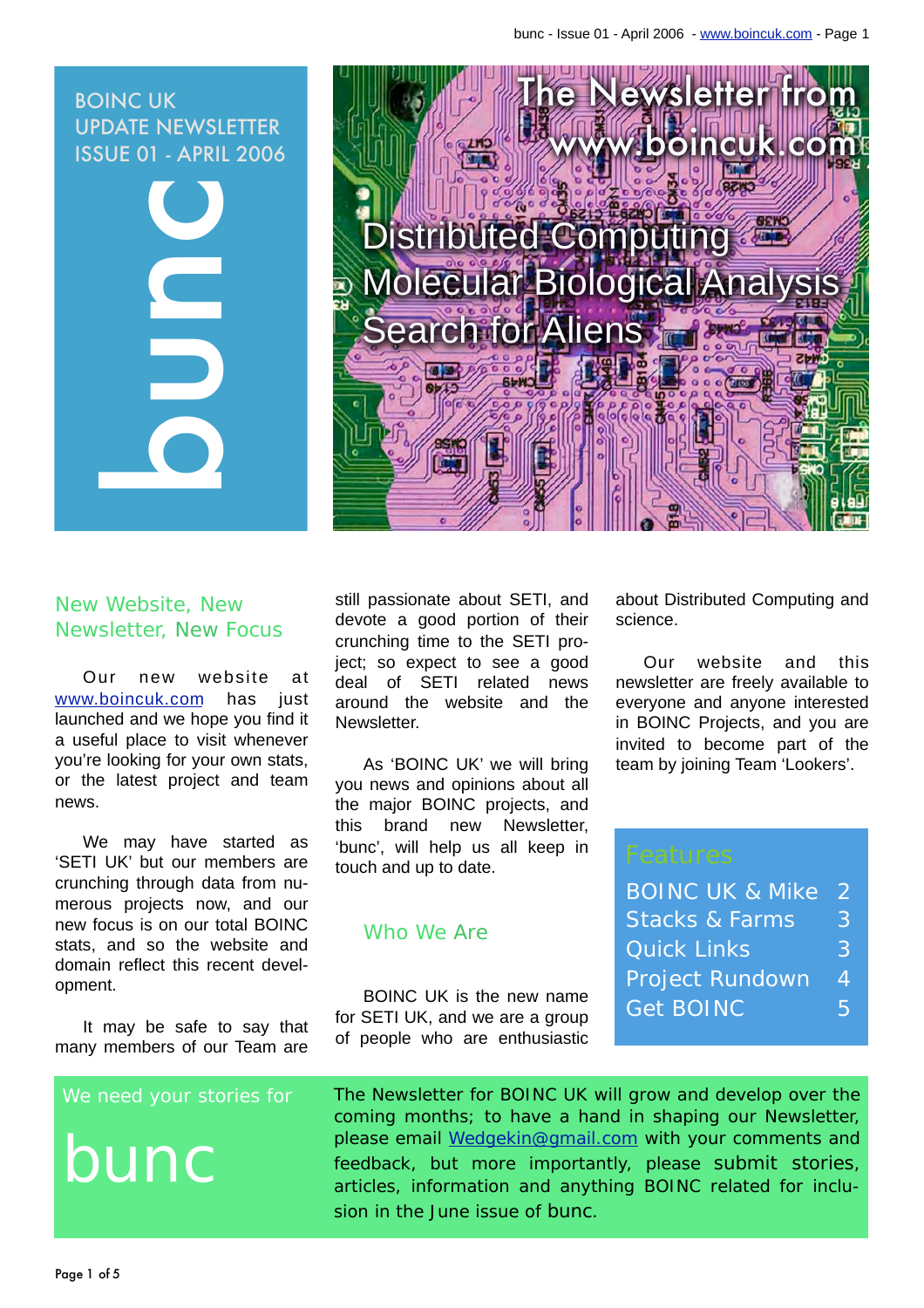<span id="page-1-0"></span>

### It Was Great When It All Began… But where did BOINC UK come from?

In days gone by, the people at SETI over at Berkeley had good intentions to provide UK specific information, but it never happened. Our young hero, Mike, got pro-active and wrote the content needed for the UK specific page, and so became entrenched in SETI.

Years later, with a domain name or two under his belt, Mike has lead 'Team Lookers' to develop more sophisticated websites and Team communications, for what has become 'BOINK UK' – Team Lookers is based on Mike's SETI username, and you can still see him around the web's stats pages as 'Lookers'.

So, Mike created Team Lookers and the SETI UK website, and we've now developed into BOINC UK, to reflect the enthusiasm for the BOINC system of distributed computing.

Mike's distant past was spent working with his father's amateur radio equipment (have you seen the film 'Contact'?) and playing hockey, but now Mike fills his time with computer related subjects, including the building of his personal systems, which seem to number six or seven at the last count – quite a SETI Farm!

"Why do I run SETI 24 hours a day ? Because I am convinced that other intelligence does exist and am fascinated by the possibility that we may discover it - and I want to be here when it happens!!"

### How to Tell if You're a BOINC Addict

10. Your computer runs 24 hours a day; you sigh pointedly when newbies install projects with the screen saver option enabled.

9. You have your boincstats WAP page bookmarked on your WAP phone.

8. You'd like to meet Neil Munday.

7. You're considering spending more than you can afford on a new processor.

You understand what Whetstone and Dhrystone tests are.

5. You've sought permission to install BOINC on a dozen computers at the office.

4. You've not got permission, but you install Command Line BOINC anyway…

3. You begin to think of Non-BOINCers as being at the root of societal breakdown because of their flagrant ignorance and selfishness.

2. You've argued about 'pure research' in a pub as if you work for MIT.

1. You have a clear understanding of Cobblestones and how credits are dished out. You consider it perfectly simple and fair.

## Why bunc?

bunc might be an acronym for BOINC UK Newsletter Circular, but mostly, it's a play on the 'BOINC' acronym, and a reference to 'bunk' or 'bunkum' which means "nonsense and empty chatter".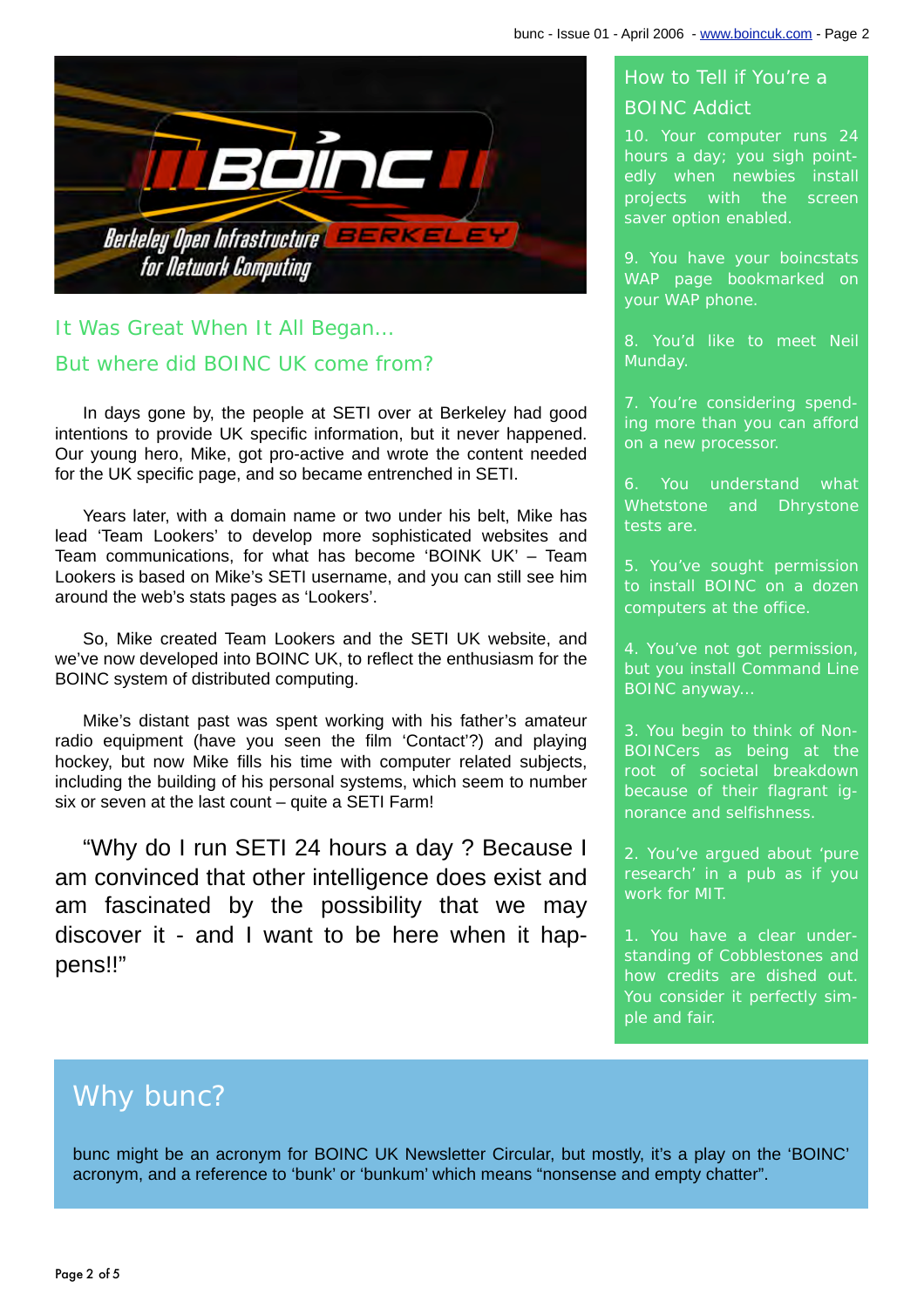<span id="page-2-0"></span>Geordie's SETI Stack: Two PIIIs and three Dual Celerons.

Stacks and Farms

What's a stack? Why do farms get mentioned so much?

The thing about "getting into computers" is that it's tempting to buy a new system every couple of years. Sure, it's sensible to upgrade the



CPU, the motherboard, the RAM, the hard drive and graphics card, but even if you do, you're left with a lot of left-over parts. So, people tend to have one or two older computers kicking about the house, gathering dust, while you promise to give it to your parents and 'teach them the internet'. Meanwhile, your parents have started building Linux boxes and have set up their own e-business…

With spare computers, comes the chance to set up a home network, shared music, and of course, more CPU time devoted to crunching through BOINC projects.

So, once we've got two or three computers humming away on BOINC, we call it a BOINC Farm, and there's some cool stuff you can do with a farm.

BOINC View from [boincview.amanheis.de/](http://boincview.amanheis.de) is a program (free to download) that can show all your BOINC clients around your home network, so that you can view and control all your BOINCing from your main computer.

BOINC View may not be 100% useful for everyone but it doesn't seem to do any harm and it can be of real use to people with larger farms.

Which brings us to stacks. A stack is a pile of computer bits, with the sole purpose of crunching BOINC projects.

Whereas a farm is made up of multiple computers, a stack is crafted out of the bare-bones of computers, often just the basics: motherboard, CPU, RAM, hard drive, power supply and a cheap Operating System. Cases?, plugs?, monitors? – these things the stack needs not.

People make stacks out of a cheap framework, wood, furniture, shelves and all the PC parts they can scavenge and find on eBay.

Do you have a stack or a good looking farm? Send a picture with your stats to [Wedgekin@gmail.com](mailto:Wedgekin@gmail.com) for the next issue of the BOINC UK Newsletter.

### Quick Links

BOINC Related Sites

1. BOINC Wiki <http://boinc-wiki.ath.cx/> All you ever need to know.

#### [2. BOINC UK Sig Stats](http://www.boincuk.com/redir.htm)

www.boincuk.com/redir.htm Your stats in a great signature image.

3. BOINC Stats [www.boincstats.com/](http://www.boincstats.com/) The most comprehensive personal and team stats.

4. Distributed Computing [www.distributedcomputing.i](http://www.distributedcomputing.info) nfo/

5. BOINC Online Schedul-

[http://esea.dk/esea/bosgen](http://esea.dk/esea/bosgenerator.asp) erator.asp

See and get server status indicators.

[www.boincsynergy.com/stat](http://www.boincsynergy.com/stats/) s/

A different view of stats.

7. BOINC Combined Stats [www.boinc.netsoft-online.co](http://www.boinc.netsoft-online.com/) m/ Officially sanctioned stats.

[8. BOINC UK Forum](http://www.boincuk.com) www.boincuk.com Join our Forum for help and

#### Farm and Stack Links

BOINC View <http://boincview.amanheis.de>

Geordie's Stacks [http://www.nelliott.demon.co.](http://www.nelliott.demon.co.uk/distributed/setistack.html) uk/distributed/setistack.html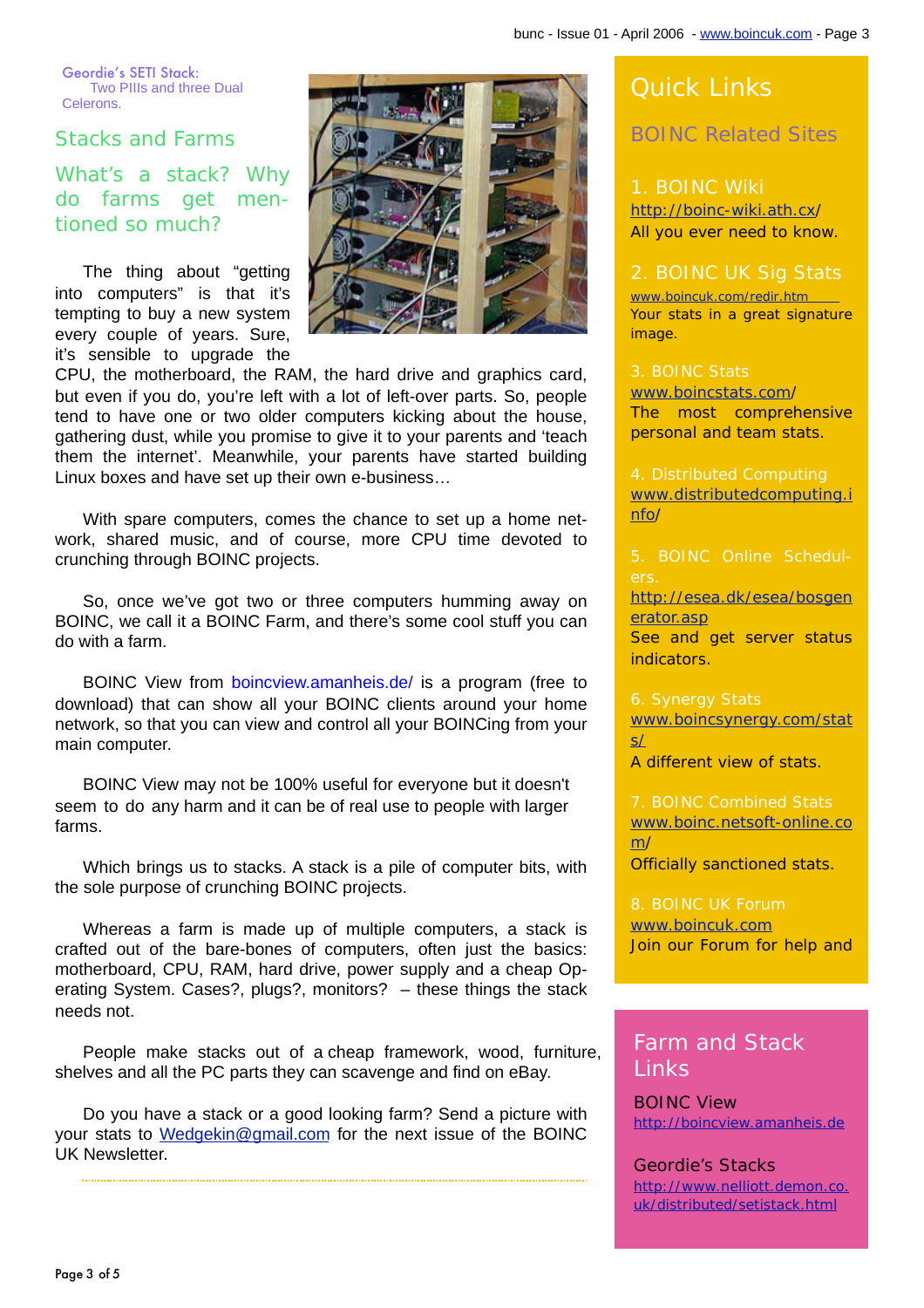# <span id="page-3-0"></span>BOINC UK and Our Projects

We may have come from SETI, and we may love SETI, but there are more Projects than you may know out there, and so perhaps you'd like to devote a proportion of your crunching time to a new project or two?

BOINC UK run several teams, all called 'Lookers' and all of them add to our overall BOINC Team Stats.

Looking at the table of Team Lookers Projects, you might find there's room for you to join more than our SETI Team.

| <b>Project &amp; Link</b> | Founder           | <b>Active Members</b> |
|---------------------------|-------------------|-----------------------|
| <b>SETI@Home</b>          | <b>Lookers</b>    | 73                    |
| Einstein@Home             | <b>Chris Dodd</b> | 11                    |
| <b>CPDN</b>               | <b>Chris Dodd</b> | 10                    |
| <b>LHC@Home</b>           | <b>Chris Dodd</b> | 7                     |
| Predictor@Home            | <b>Lookers</b>    | $\overline{7}$        |
| <b>SETI@Home Beta</b>     | <b>Complicity</b> | $\overline{5}$        |
| Rosetta@Home              | <b>Lookers</b>    | $\overline{5}$        |
| <b>QMC@Home</b>           | Wedge             | $\boldsymbol{4}$      |
| <b>PrimeGRID</b>          | Shawn             | $\overline{2}$        |
| <b>BBC Climate</b>        |                   | $\overline{2}$        |

#### Project Run Down

SETI@Home - many of us were introduced to the concept of Distributed Computing by the Classic SETI Screensaver back in 1999, and we're still proud of our Classic Totals. Searching for patterns in radio signals from space – evidence of Extra Terrestrial Intelligence.

Einstein@Home - is he? Enquiring Minds want to know. Analysing gravitational wave date in the search for spinning neutron stars out in space.

CPDN – ClimatePrediction Dot Net (get it?) – forecasting needs a lot of processing power, join the largest forecasting experiment.

Predictor@Home - virtual prediction of protein molecule shapes based on their protein sequence. Understanding the shape of proteins helps all sorts of biological endeavours.

QMC@Home - Quantum Monte Carlo; hmm, maybe it should be 'Quantum Mechanics…' – nope, apparently 'the Monte Carlo Method' is a mathematical method of analysing data using random numbers and …stuff. QMC is a Quantum Chemistry project that approximates and infers the state of molecules, rather than measuring them. Understanding the shape of molecules helps all sorts of chemical and biological endeavours.

Rosetta@Home - Virtually folds protein molecules to analyse protein interactions. Understanding protein shapes in this way has enormous implications for biology and disease.

LHC@Home - simulates particles traveling around the LHC particle accelerator to study the stability of their orbits, allowing the Large Hadron Collider to be built and giving further insights into physics. Very cool screen saver apparently, for those of you who like that sort of thing.

SETI@Home Beta – Live testing of the next version of SETI@Home.

Orbit@Home - cool Linux based project, monitoring the orbit of all the asteroids passing near the Earth.

SIMAP – database of calculated protein similarities that requires a lot of computational power to keep upto-date.

Each of us should consider what we feel great about getting involved with – there are debates about the worthiness of BOINC projects; what we do know is that discoveries occur in two ways; by happenstance, and with hard work.

Get involved, support another project this month.